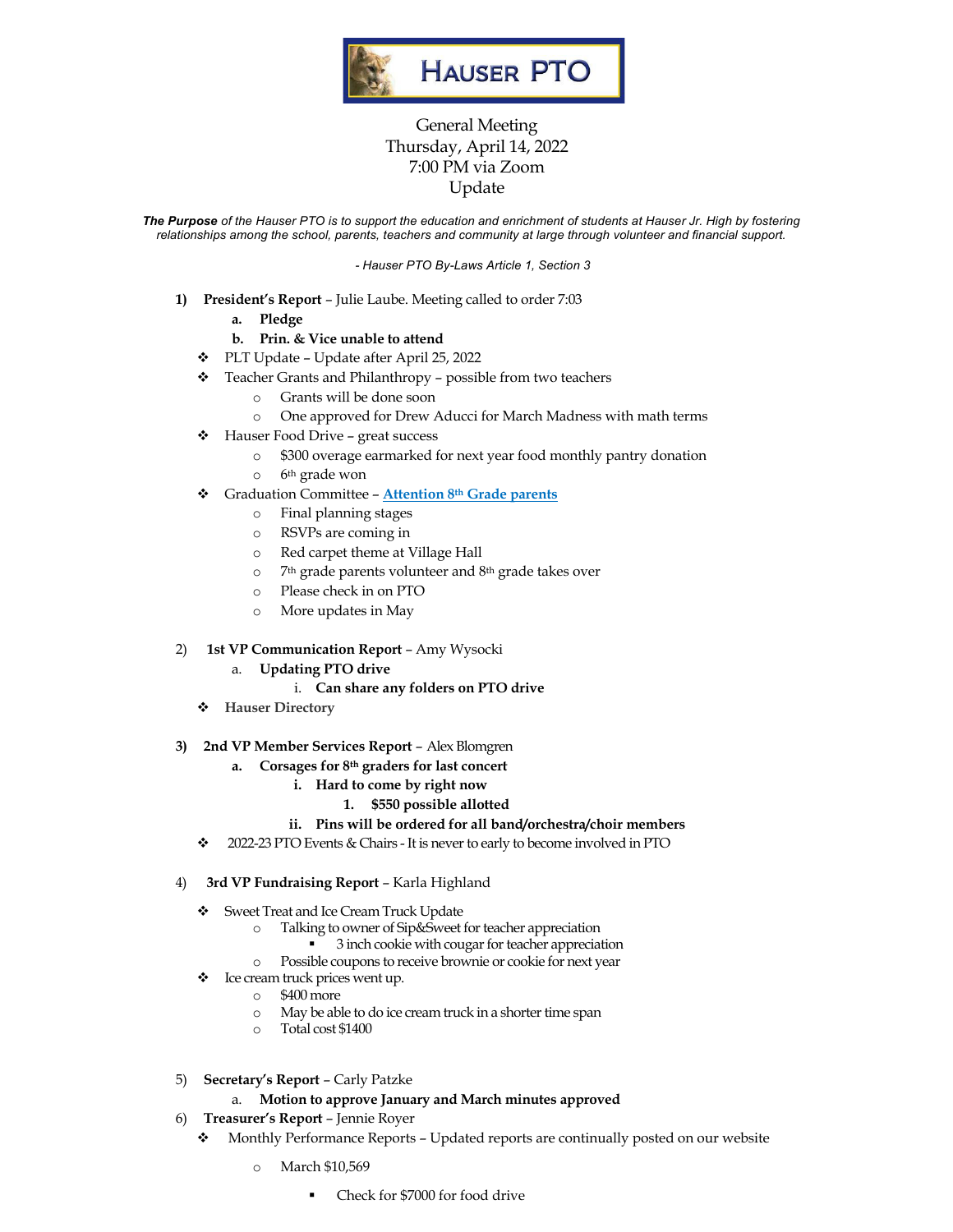- Need at least \$4100 for 8<sup>th</sup> grade party
	- Some deposits to do yet
	- Some profit off the plant sale
		- o Half the sales of last year
- § Not a huge surplus; budget is very tight
- o Been in touch with Kris to make the transition smooth
- o Motion to approve budge finances approved
- 7) **Parliamentarian's Report** Julie Stack

## v **2022-2023 Proposed Slate --Election**

President **–** Debbie Kummer 1st VP, Communications – Beth Brouwer 2nd VP, Volunteers – Jill Crist 3rd VP, Fundraising – Karla Highland Treasurer – Kris Tokarz Parliamentarian – Legia Mondesir Secretary – Kim Cimino

No objections to proposed slate

Amy Wysocki - motion to accept proposed slate

Julie – second

All approved – proposed slate elected.

Teacher appreciation Spring theme USA theme combination

- Sign up genius next two weeks
- § Buy Box of Joe's
- § Yogurt Parfait
- § Little Lunch/Light Snack
- Big lunch in library
- § Cookie
- § Token (budget dependent)
- First week of May
- Gift card donations
- § Thank you cards
- § Custodians and lunch workers included in appreciation
- 8) **Public Comment**
- 9) **Announcements**
- **10)** HAUSER PTO ZOOM Meeting**? – Thursday, May 2022 at 7:00 P.M. Date TBA**
	- **a.** Hopefully next meeting in person
	- **b.** May 5, 2022?
- **11) Adjournment – 8:04**

### **Reminders:**

- **a PTO Weekly Feedblitz\* –** Subscribe at hauserpto.org.
- **PTO Website** Visit the PTO website at hauserpto.org
- v **PTO Email** Contact us at hauserpto@gmail.com
- v **100% Fund** The **Hauser 100% Fund** will be the PTO's primary fundraising campaign for the 2021-22 school year which makes donating to the 100% Fund even more important this